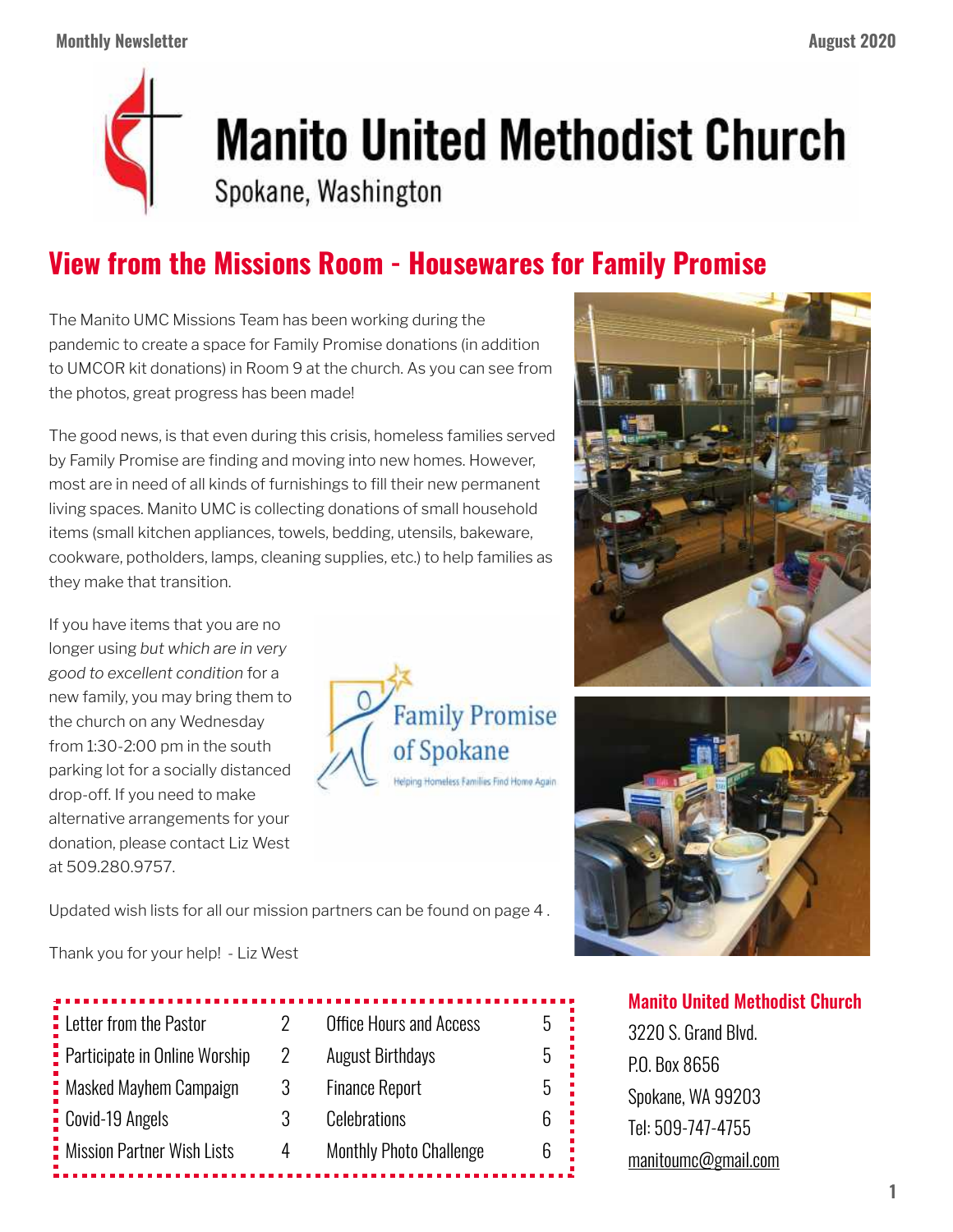### **A MESSAGE FROM OUR PASTOR**



Manito Family,

Right now, life feels like a bit of storm doesn't it? Like a storm that is swirling all around us, in our homes, schools, places of work, relationships, community and world. In March the storm had us battening down the hatches and praying for the storm to pass… and when our community moved to phase two it felt like maybe it had past, and things might return to normal. But as we can now see, we were only in the eye of the storm, in a brief place of respite. Here it is, and its August, and the storm of COVID-19 is still raging on. It has changed the way we live our lives, work, attend school, worship, travel, eat and visit with family and friends. It has probably even changed the way you pray. This storm may have caused some of the relationships in your lives to become uncomfortable or strained—you may have had disagreements with people you love about how serious the storm is, about

how long it will last, and what we should do in the meantime.

Storms are hard, and most of us don't like them. Most of us are glad when a storm is over. But I have some good news, Jesus is not bothered by storms, in fact, I'm pretty sure Jesus wouldn't mind watching a good storm roll across the plains because he certainly didn't mind when they rocked the very boat he was taking a nap on. And if Jesus had been born and raised in Kansas, I'm pretty sure there would have been a story in the Bible about Jesus standing on the front porch of Martha's home watching a tornado pass by as his disciples frantically tried to convince him to go hide with them in the cellar.

If you are unsure of how to weather this storm and all the challenges it brings, if you are unsure of how to manage the stress and strain that it has put on your relationships, I want to invite you to look to Jesus, the one who remains calm even in the midst of a storm. It is Jesus who will provide us with the calm we need in the midst of this storm, it is Jesus who will to provide us with the strength we need to love those with whom we disagree.

Manito family, we are not alone in this storm, we are in it together, and Jesus is with us!

Grace & Peace,

Pastor Tiffany DeTienne

## **Online Worship - It's for EVERYONE!**

Did you know that YOU can get involved in our weekly worship online? The venue may be virtual, but the community is the real deal. Not only can you log on to our YouTube channel at 10:30 am on Sundays, there are opportunities to contribute! Check out our monthly "Photos in Worship" challenge. **This month we are going to "Raise an Ebenezer!" (see pg. 6)** Consider

what other gifts you may have to share—poetry, dance, dramatic reading? The creative sky is the limit!

If you have an idea or if you have questions, send an email to Cynthia Romoff at [mumcchoirdir@gmail.com](mailto:mumcchoirdir@gmail.com) and we will see you in (virtual) church!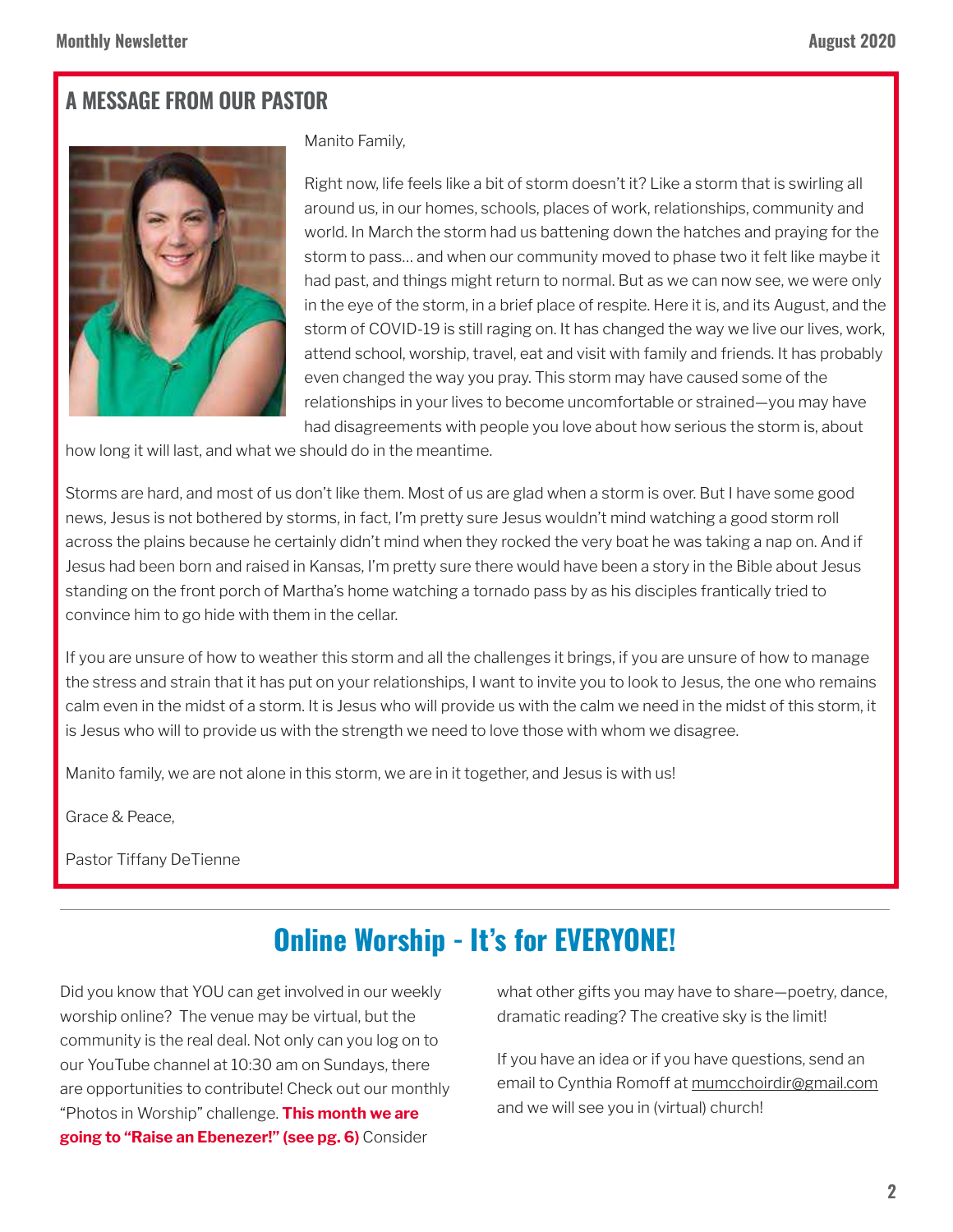## **Masked Mayhem is Underway!**

This week is the beginning of our Masked Mayhem fundraiser campaign. The committee had a great time creating the theme, flyer, invitation and fallout to help you get excited about this low-key event.

Fundraising events like the Auction and the Rummage Sale are an important part of our annual budget. Since having an Auction and a Rummage Sale are not an option this year, we are inviting you to prayerfully consider a generous donation. We also plan to use some of the money to purchase equipment we need to produce, stream and record our worship services.

Please designate "Masked Mayhem" on your check or in the notes box in PayPal on our website. We will



decorate the altar with rolls of toilet paper for each giving unit. Let's see how many rolls we will have to donate to Meals on Wheels! We'll be u p d a t i n g y o u weekly on how our progress is going towards our goal of \$10,000!

So sit back, eat a cookie, send in your donation and enjoy our Masked Mayhem!

The Masked Mayhem Team: Patti Herbey, Wendy Budge, Polly Carlson, Liz West, Ann Reinhart, Sindy Barber, Ellen Adams, Shelly Kuney, Sue Plummer and Pastor Tiffany



## **COVID-19 Angels in Action**

There are often many people working in and around the church as silent angels, keeping things working. We know that without these angels, many small but essential tasks never get done, and without your help, these small tasks become monumental.



- We would like to
- acknowledge some of

our church friends who have answered the call to help, while still social distancing. We give thanks to the following people who have stepped up in recent months:

- ✤Donna Mead for polishing and cataloging the silver tea sets
- **❖** Bryan Branson for washing windows and trimming shrubs
- ✤Britt DeTienne for painting parking lot lines
- ✤Mike Jackson for doing repairs around the church
- ✤John Blunt and Ann Reinhart for fixing the locks on the Fellowship Hall restroom
- ✤MaryAlice Eberly for polishing the silver flatware
- ✤Mike Adams performed a shut off valve survey in the Education Wing. We were then able to get them all replaced by Freedom Plumbing.

Thank you all, and thank you also, to those unknown, unsung helpers who put in a hand here and there, without recognition. As always, if you are interesting in joining our "chorus of angels" please contact Ann Reinhart, 951-4429 or [reiblu@comcast.net](mailto:reiblu@comcast.net).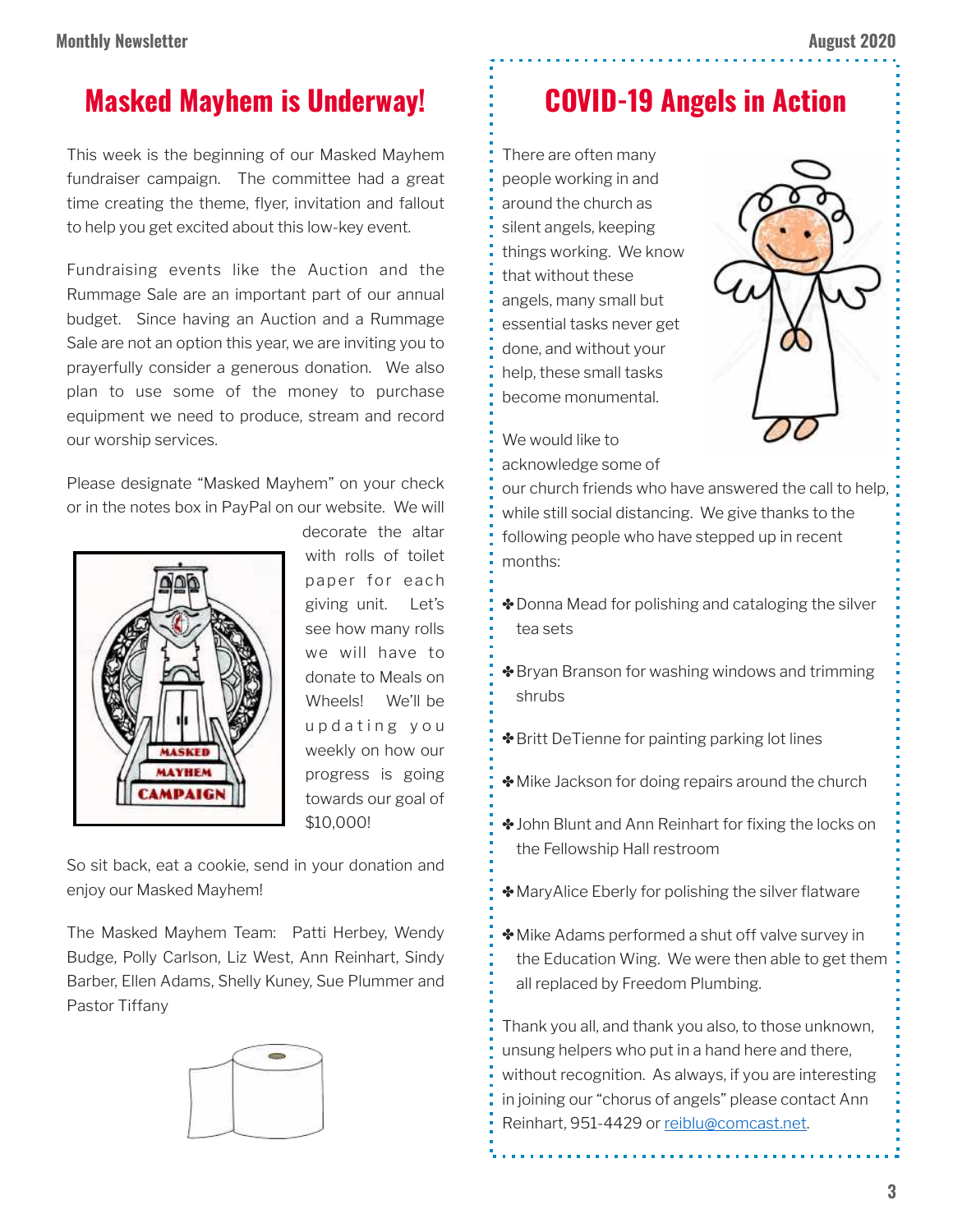## **Ministry Partner Wish Lists**

Our ministry partners are experiencing frequent shifts in their immediate needs, in light of the current health restrictions. Things like sanitizer, masks, and disposable supplies are especially important. The best way to stay current on the needs of our Ministry partners, **Family Promise of Spokane** and **Shalom Ministries**, is to follow them on social media, and on their websites. Manito UMC also regularly sends out updated information and can accept donations in (socially distanced) person in the north parking lot on Wednesdays from 1:30 to 2:00 pm.



#### **Groceries**

- Brown Sugar
- White Sugar
- Sugar packets
- Salt and Pepper
- Syrup
- Jam or Jelly
- Coffee
- Creamer packets
- Margarine or Butter
- Ketchup
- Rolled Oats

#### Shalom Ministry Needs List

- Pancake Batter
- 6" Paper Plates
- Granulated Garlic
- Milk
- Coffee (beans)

#### **Other**

- Hand Sanitizer
- Masks
- Disinfectant Wipes/Cleaners
- Hot Paper Cups w/Lids
- Laundry soap

#### • Blankets

- Sleeping bags
- Coats and jackets
- Backpacks
- Heavy Duty Garbage Bags
- 18" Aluminum Foil
- Tampons
- Vinyl (food grade) Gloves, M-L-XL
- Monetary donations for Covidcompliant disposable serving products.



**NOW MORE THAN EVER** 

#### Family Promise Needs List

- Milk 2%, Whole
- Eggs
- Cheese
- Butter
- Pasta Sauce
- Rice
- Ranch Dressing
- Vegetables
- Fruit
- Ground Beef/Meat
- Lunch Meat
- Pre-made Frozen Meals
- Kid Snacks
- Shelf Stable Juice/Boxes
- Coffee Creamer, any kind
- Cooking Spray
- Cooking Oil
- Paper Plates
- Plastic Utensils
- Toilet Paper
- Paper Towels
- Ziplock Bags
- Large Pull-Ups
- Baby Wipes
- Baby Diapers (large)
- Baby Formula (Similac Advance)
- Baby Foods/snacks
- Dishwasher Pods
- Liquid Laundry Detergent
- Laundry Detergent Pods
- Basic First Aid Supplies
- Hand Sanitizer
- Shampoo/ Conditioner
- Deodorant
- Lotion for dry/sensitive skin
- Hand Soap
- Dish Sponges
- Kleenex
- Paper Towels
- Forehead Thermometers
- 10 gallon trash bags
- Baby Tylenol (Unopened)
- Tylenol/Advil (Unopened)
- Dryer sheets
- Disinfectant Wipes
- Adult/ kids toothbrushes
- Foot Powder/spray
- Q-tips
- High Chair (need 2)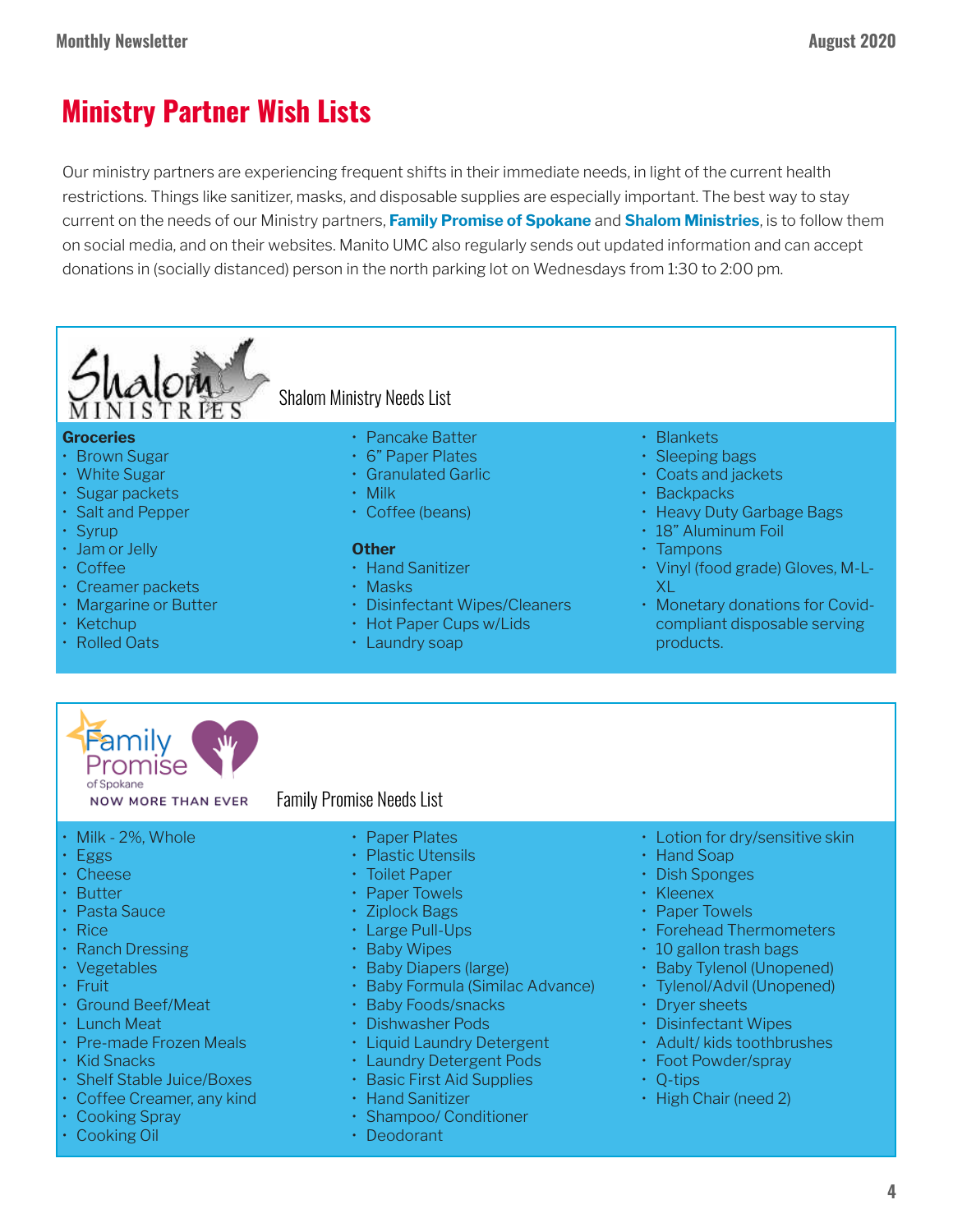## **FINANCE COMMITTEE REPORT**

2020 Annual Operating Budget: \$246,685

|                   | <b>July 2020</b> | Year To Date thru July 31, 2020 |
|-------------------|------------------|---------------------------------|
| . Income          | \$15,806         | \$149,733                       |
| Expenses          | \$20,794         | \$145,839                       |
| Surplus (Deficit) | (\$4,988)        | \$3,894                         |

Financially, Manito continues to in a good position. Pledged giving is strong at 122% of budget, and unpledged giving is very strong at 166% of budget. Operating cash on hand on at the end of June was \$40,697.

Paycheck Protection Program (PPP): The PPP is a federal loan program that is part of the stimulus package known as the CARES Act that helps small- and medium-sized businesses affected by the COVID-19 pandemic to assist with covering costs related to payroll and certain other expenses. On June 3, 2020 Manito received a \$24,003 PPP loan through US Bank. The interest for this loan is 1%, however the loan will be forgiven if Manito can document \$24,003 of payroll and utility expenses for the 24 week period starting June 3rd. This will be done. The PPP loan has been very important to Manito as it allows us to maintain needed staffing levels as the operating budget is facing an income shortage due to cancellation of the annual auction and rummage sale.

Please continue to support Manito through your tithes and gifts. Checks can be mailed to the office. You may also choose to give through PayPal – there is a link on our website. Also, giving can be done directly from your financial institution to Manito. Greg Plummer will be glad to provide information on how to do that.

The Finance Committee typically meets in the Memorial Lounge at 7:00 p.m. on the first Tuesday of each month. However, meetings are currently being held on-line through zoom. Contact Greg Plummer, 509-838-8787, for information on how to attend. All members and friends of Manito are invited to participate.

#### **Office Hours and Access:**

Manito UMC is currently in **Phase 2** of the Greater Northwest Area of The United Methodist Church's plan for reopening. The church staff has returned to the office, but the exterior doors will remain closed. Our staff will continue to monitor the phone, respond to email and voicemail messages Monday-Friday between 10:00am and 2:00pm. Facility user groups may again access the building by meeting Phase 2 guidelines and requirements and must confirm the details of their return with Pam Patrick in the office.

**Please note: Anyone entering the church must wear a mask or face covering while in the building and practice physical/social distancing. Groups are limited to five people or fewer.**

# **August Birthdays!**

| <b>Mike Adams</b>     | 8/7  | <b>Mark Longmeier</b>    | 8/20 |
|-----------------------|------|--------------------------|------|
| <b>Birdie Holling</b> | 8/8  | <b>Mary Alice Eberle</b> | 8/21 |
| <b>Nora Allen</b>     | 8/9  | <b>Lynn Swedberg</b>     | 8/24 |
| <b>Braeden James</b>  | 8/10 | <b>Audrey Gilpatrick</b> | 8/25 |
| <b>Brett DeTienne</b> | 8/16 | <b>Ellie Tupper</b>      | 8/25 |
| <b>Yaya Senklip</b>   | 8/1  | <b>Evelyn Torkelson</b>  | 8/29 |